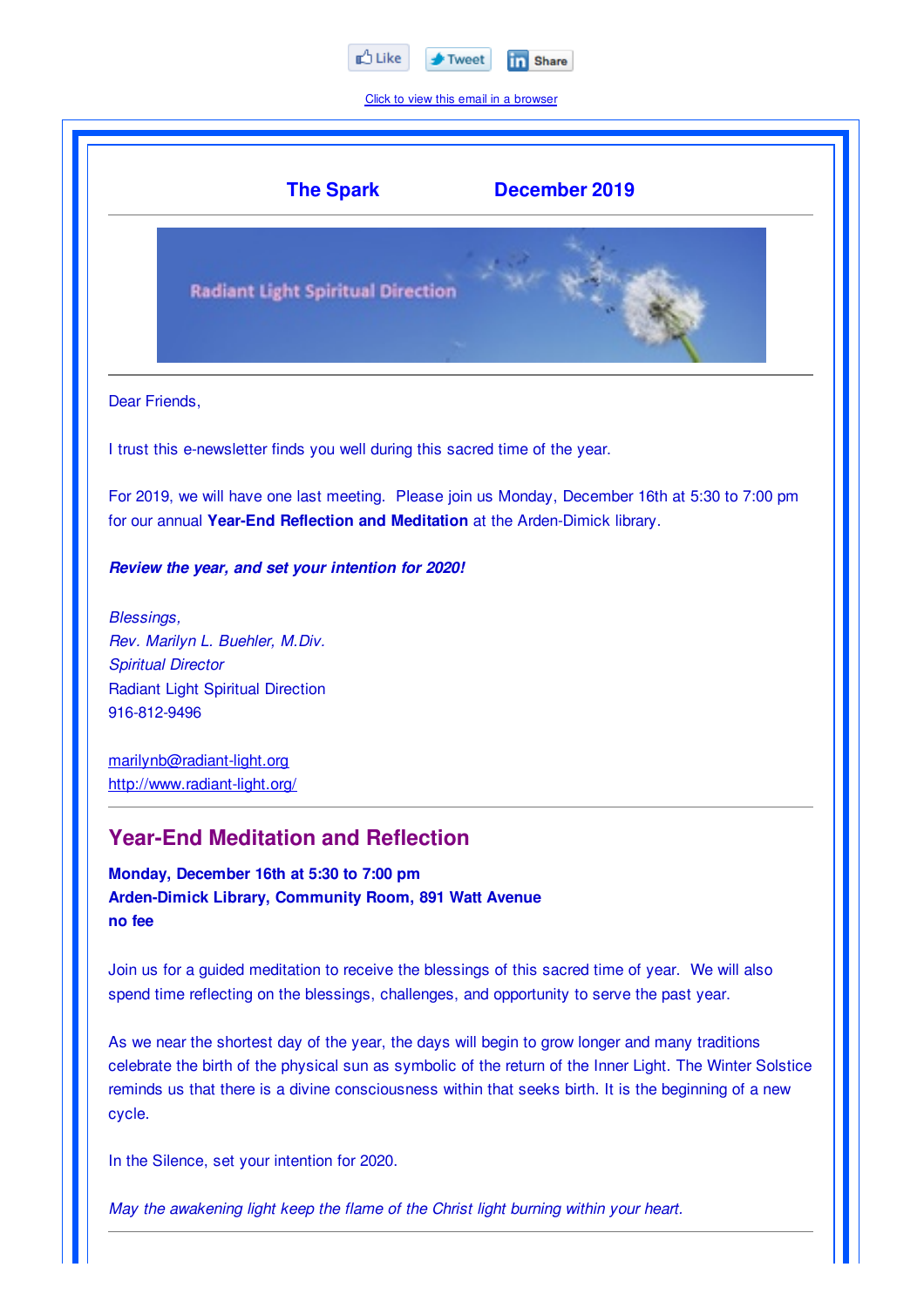# **Reconciliation of Opposites**

*Clearing the Shadow and Transcending Duality* **Saturday, February 22nd, 2020 at 9:30 to 12:30 Incarnation Monastery***,* **1369 La Loma Avenue, Berkeley, CA** *\$20*

Do you sometimes feel stuck, or find yourself in the same situation over and over again? This workshop presents practical and liberating techniques to uncover and release the unconscious emotions and beliefs that may draw these situations to you.

As these states of mind come to light and are released, you will naturally find peace and balance. Learn to gently free yourself, and find balance through simple, powerful, and fast exercises for creating balance and harmony.

In a world torn apart by polarization, the course offers hope for a way of unity amidst diversity.

This class is based on The Marriage of Spirit: Enlightened Living in Today's World by Leslie Temple-Thurston.

http://radiant-light.org/calendar/reconcilliation-of-opposites/

## **Ponder This**

#### **Selfless Heart**

Ye who love and serve without thought of self are blessed. Ye who give your all and see no gain Are blessed again and evermore. For what shrine more holy than the selfless heart? What offering richer than the gift that asketh no return?

From *Rhythm of Life* by Swami Paramananda

## **Earth Wellness Corner**

One way to help our environment is to choose energy efficient appliances. For those of you in the Sacramento area, you can learn about energy saving tips from SMUD.

To help save water in your home and community, take advantage of the City of Sacramento Water Wise Services. If you are getting water meters installed in your area, you might find benefit to having a free City of Sacramento Water Wise House Call. They provide *free* water-saving tools like WaterSense high-efficiency shower heads, automatic shut-off nozzles for hoses, and aerators for sinks.

### **Spiritual Direction at the Bread of Life Center**

I am a member of the Spiritual Director team at the Bread of Life Center on Fulton near Hurley.

The first spiritual direction session is always free of charge--this provides an opportunity for you to